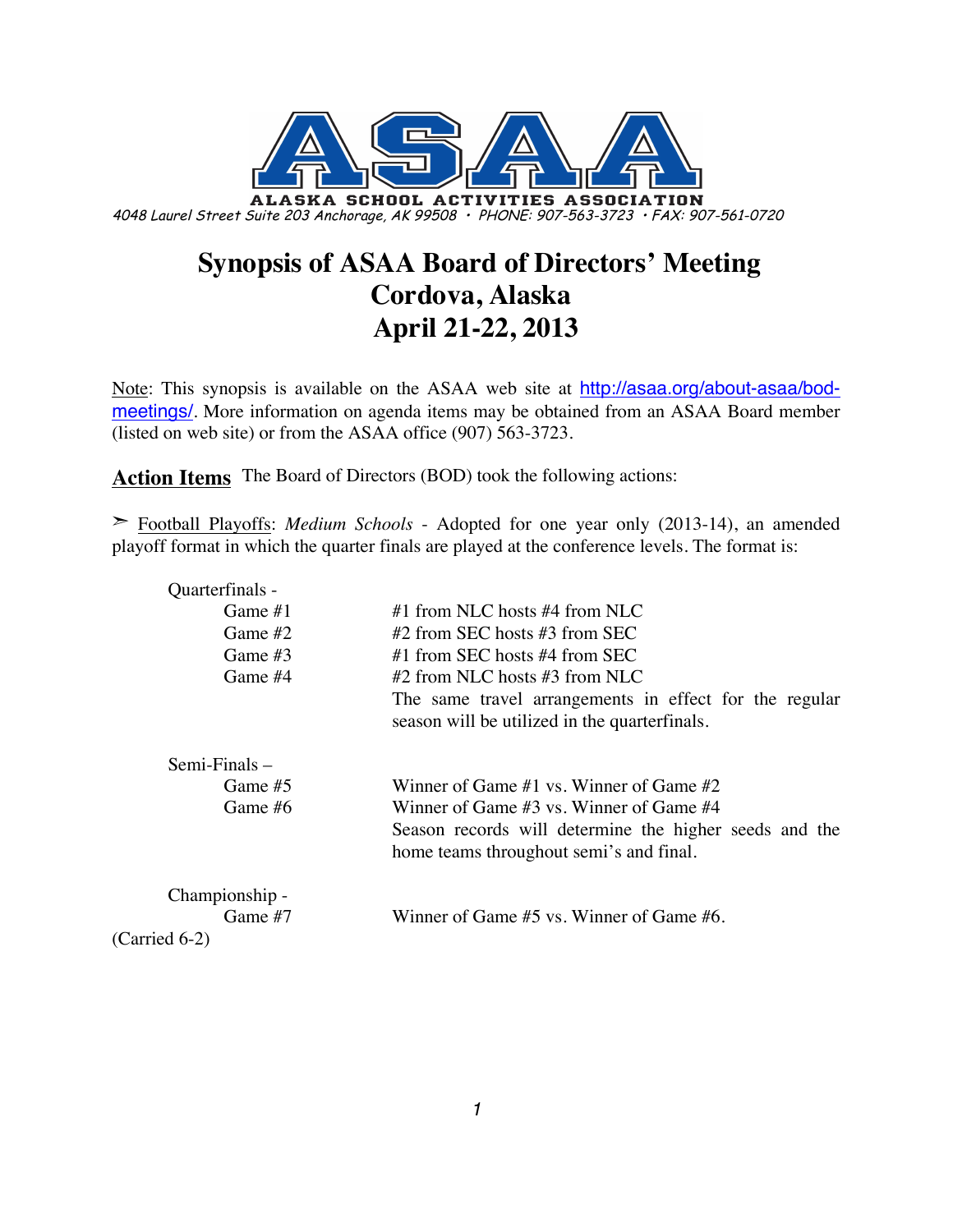*Large Schools* – Adopted an amended playoff format as follows: The Railbelt Conference (RBC) receives 3 berths, the Cook Inlet Conference (CIC) receives 5 berths.

| Quarterfinals –               |                                                        |
|-------------------------------|--------------------------------------------------------|
| Game $#1$                     | #1 from CIC hosts #3 from RBC                          |
| Game $#2$                     | #2 from RBC hosts #3 from CIC                          |
| Game $#3$                     | #1 from RBC hosts #5 from CIC                          |
| Game #4                       | $#2$ from CIC hosts $#4$ from CIC                      |
| $Semi-Finals -$               |                                                        |
| Game #5                       | Winner of Game $#1$ vs. Winner of Game $#2$            |
| Game $#6$                     | Winner of Game $#3$ vs. Winner of Game 4               |
|                               | Season records will determine the higher seeds and the |
|                               | home teams throughout the semi's and final.            |
| Championship –                |                                                        |
| Game $#7$                     | Winner of Game #5 vs. Winner of Game #6                |
| (Carried – Unanimous Consent) |                                                        |

 $\geq$  Girls Hockey: Discussed the statewide girls hockey program and accepted the Anchorage School District's decision to drop the sport from the district's offerings beginning in 2013-14, leaving only two outsourced, coop teams in the state. Also accepted the Executive Director's recommendation that the dual participation windows for girls hockey in 2013-14 be Thanksgiving and Christmas vacations, the same dates as for boys hockey. (Carried – Unanimous Consent)

 $\triangleright$  Wrestling: After hearing input from regions, moved to require all classifications of schools to use the Trackwrestling software to record season match records. Beginning in 2013-14, no wrestler will be seeded when entering the state tournament unless that wrestler's match records are already entered into the Trackwrestling system.

(Carried – Unanimous Consent)

Approved a proposal to return to the seeding of up to 6 places per weight class and to draw in (random placement) the remainder of the qualifiers during the state tournaments. (Carried – Unanimous Consent)

Approved a proposal to seed the state tournaments using the national criteria which are measurable. These are –

1. Head to head results

- 2. Highest winning percentages versus common opponents
- 3. Best overall varsity record at the weight entered at the state tournament
- 4. Computer generated tie-breaker (coin toss)

(Carried 5-3)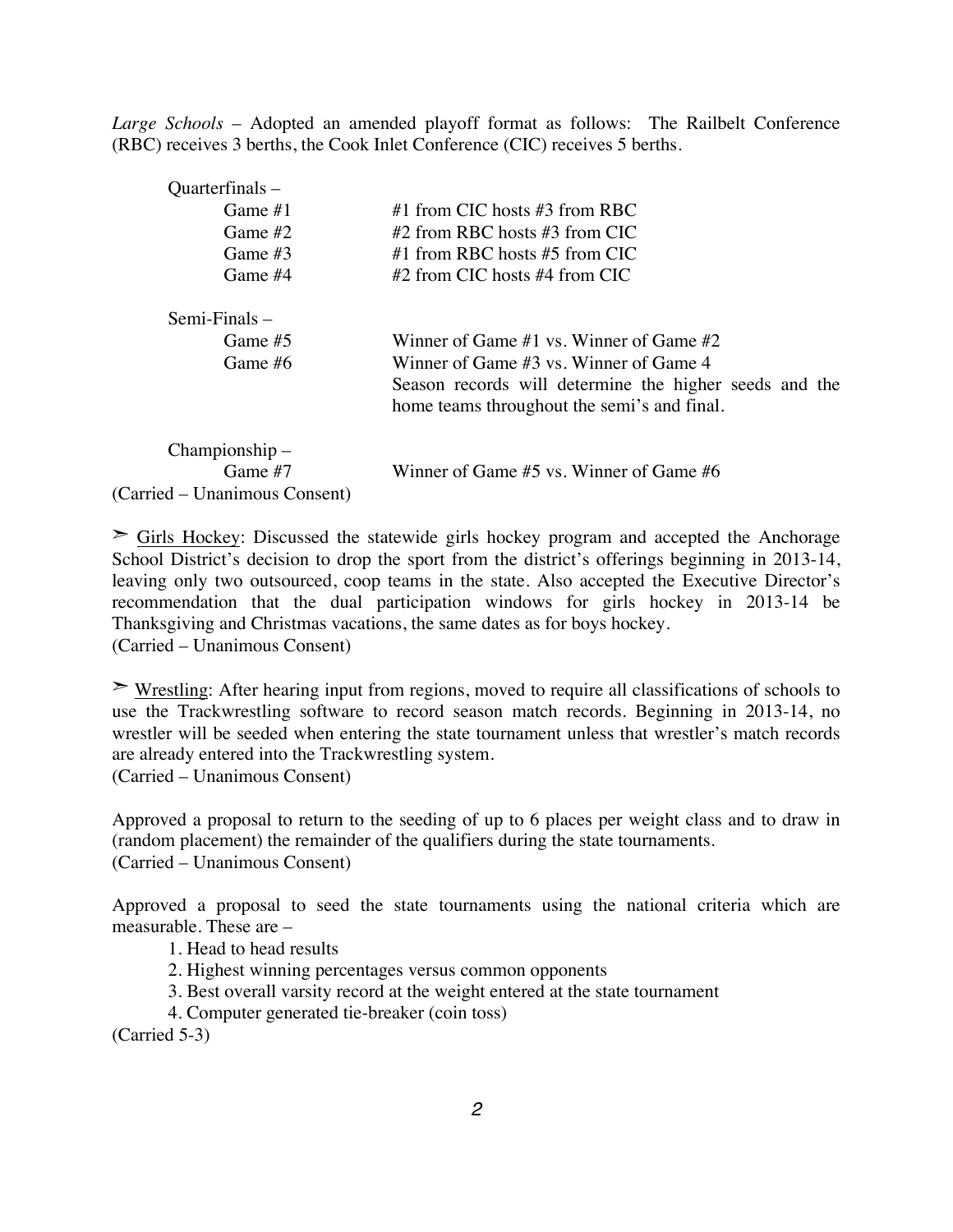Established the minimum number of matches required for a wrestler to be seedable at 8. (Carried – Unanimous Consent)

➣ Sports Medicine Advisory Committee (SMAC) Recommendations: The board took no action on the following recommendation -

"SMAC recommends that all schools should make every attempt to have qualified medical personnel on site for games with high level of risk – football, wrestling, hockey. Also, that schools have specific Emergency Action Plans for each athletic site and that they rehearse the plans."

(No Motion)

The board took no action on the adoption of a new pre-participation physical exam form due to the wording of some questions that they considered to be controversial. (No Motion)

 $\geq$  Calendar Revisions: Adopted revised dates for the 2013-14 statewide calendar.

DDF – East Anchorage High School – February 13-15, 2014

Spring AASG Conference – Ben Eielson High School – April 10-12, 2014

(New) Spring Gymnastics Season (Region 6) – March 24 – May 31, 2014 (no state tournament)

Hockey Sideline Cheerleading – Last day of season extended until February 22, 2014

Medium School Football – Last day of season extended until October 26, 2013

Medium School Football Sideline Cheerleading – Last day of season extended until October 26, 2013

(Carried)

 $\geq$  Volleyball – Approved a request from Susan B. English School (Seldovia) to move from 2A volleyball to mixed-six volleyball, beginning in 2013-14. The school will be placed in the Denali Conference.

(Carried)

The board approved a request from Region 1 to divide and rename the Arctic mixed-six volleyball Conference into the Western Conference and the North Slope Conference, each having one berth respectively to the state tournament, beginning in 2013-14. (Carried)

Approved a proposal to expand the mixed-six state tournament to 9 teams beginning in 2013-14. (Carried)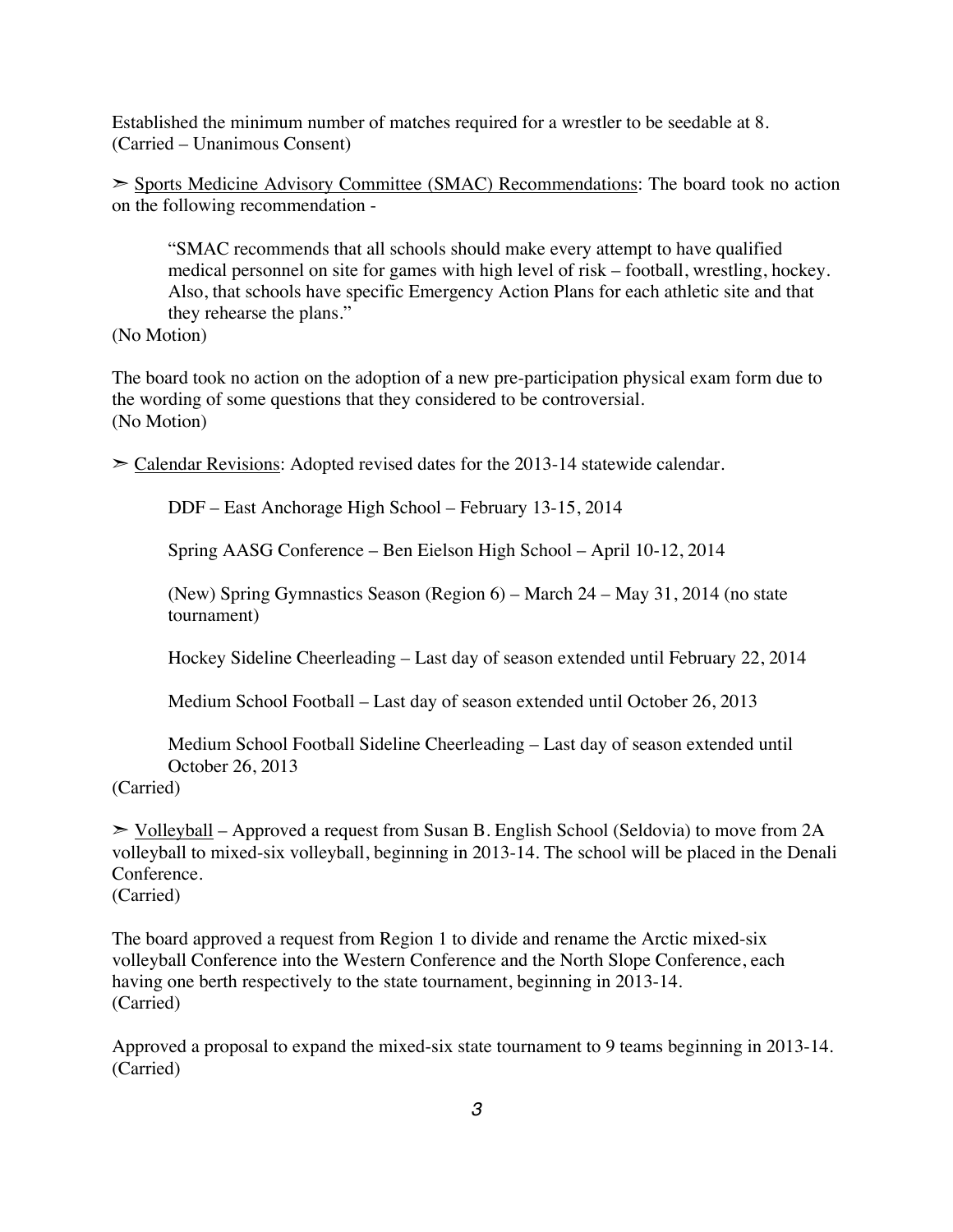$\geq$  Classification Requests – Approved a request from Nelson Island School (Toksook Bay), to remain at the 1A level in 2013-14. The school's enrollment is 65 students but that includes 14 –  $5<sup>th</sup>$  and  $6<sup>th</sup>$  year students.

(Carried)

Denied a request from Togiak School to be reclassified from 2A to 1A because the school hasn't met the criteria to move to 1A. (Carried)

The board reiterated that it is a school's responsibility to notify ASAA of declining enrollment if it plans to request reclassification.

 $\geq$  Gold Lifetime Passes – Accepted the regional nominations for Gold Lifetime Passes. Those receiving passes in 2013 are:

Region 1 – Gary Baldwin - Bethel Region 2 – Chuck Hugney – Nenana Region 3 – Dick Shellhorn – Cordova Region 4 – Rick Volk – Eagle River Region 5 – Stu Merchant – Craig Region 6 – Bart LeBon – Fairbanks

(Carried)

 $\geq$  Bylaw Amendments – Adopted the following amendment to Article 12, Section 9, A.14. 2, Foreign Student Transfer Rule, which states, in part:

"2. A foreign exchange student is considered to be placed with a host family when written notice of placement is provided by the exchange organization to the student and his/her parents, and to the host family.

- a. Neither the school the student attends nor any person associated with the school shall have input into the selection of the student.
- b. No member of the school's coaching staff, paid or voluntary, shall serve as a host family for a foreign student athlete; nor may a coaching staff member arrange for housing.
- c. **(add) Notwithstanding the provisions in part b. above, a school may request a waiver of the transfer rule for a foreign exchange student athlete whose host family includes a member of the school's coaching staff when it can be verified that the student was not recruited by either the school or the host family."**

(Carried 7-1)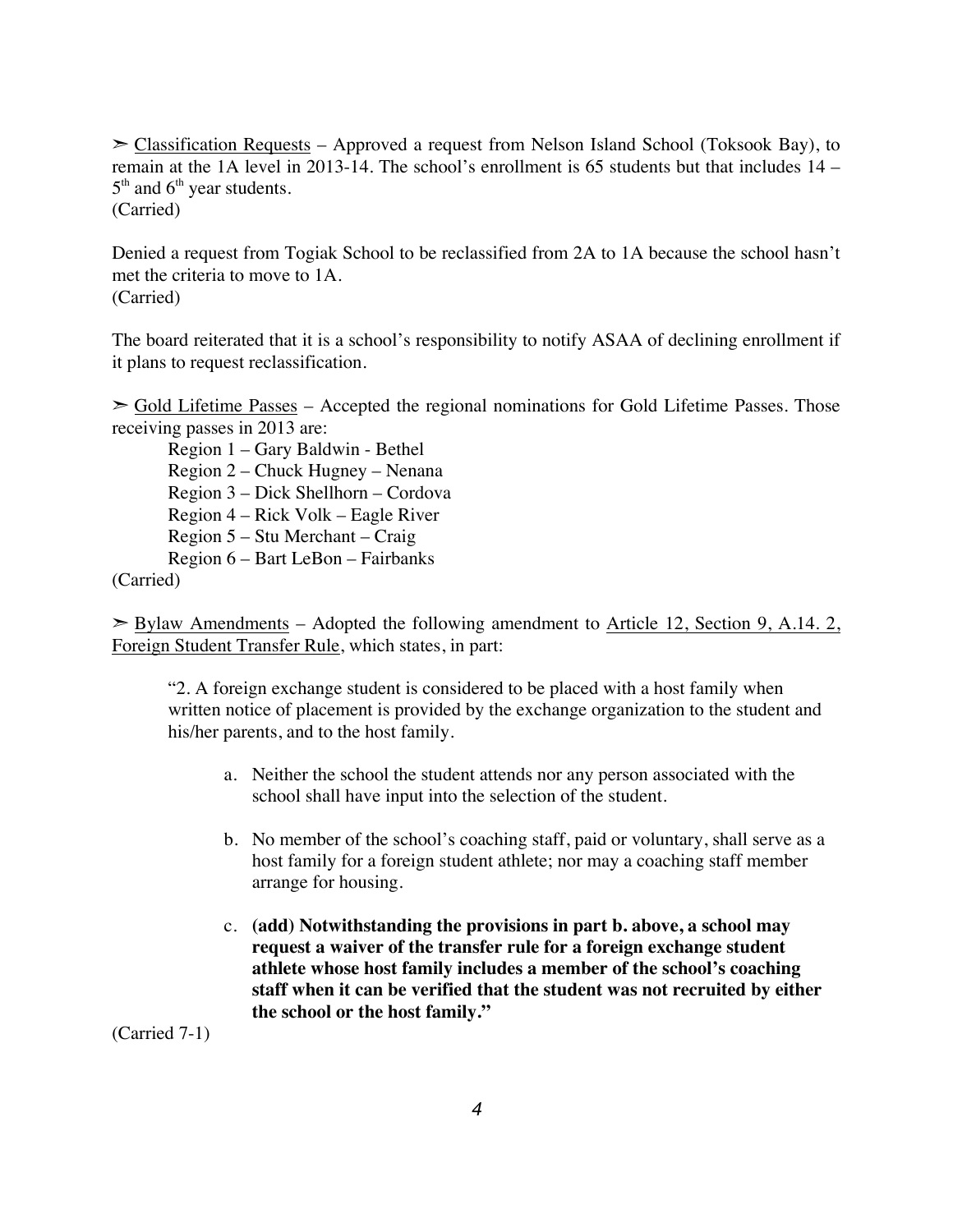➣ Bylaw Amendments - Adopted the following rewrite of Article 7, Section 9. Girls and Boys Cooperative School and Joint Participation Programs, which states, in part:

A. Coed Teams: No changes

B. Cooperative School Programs **(add) for 1A and 2A Schools**: All member schools classified as 1A or 2A are eligible to participate in the Cooperative School Program when timely application is therefore approved by the Executive Director. The purpose of this rule is to provide adequate numbers of participants to make a team for competition in the smaller high schools in Alaska. It is not the intent of this rule for schools to be able to form "All Star" teams. For the purposes of this **(delete)** paragraph **(add) section,** team sports are defined as football, basketball, volleyball, mixed-six volleyball, hockey, baseball, softball and soccer. Cooperative School Programs are defined as a union of two or more member schools who do not have sufficient players (as defined by names on the **(delete)** master eligibility list **(add) online Electronic Master Eligibility program**) to field a team and elect to join another school or schools who do not have sufficient players to form a team. Cooperative sponsorship of any activity by two or more member schools will be considered under the following conditions:

- 1. Schools are located in the same geographical area.
- 2. **(add) Combining** School Enrollments When schools are involved with the cooperative sponsorship of any activity and the combined enrollments of the schools involved exceeds the classification number in grades 9-12, these schools will compete at the next higher classification in that activity.
- 3. Cooperative sponsorship agreements must be in affect for a minimum of an entire season.
- 4. The participating schools must jointly submit the Application for Cooperative Sponsorship Form to the Executive Director.
- 5. Applications must be submitted to the Executive Director for fall activities by August 1; winter activities by October 15; and spring activities by January 15. The Executive Director may at his/her discretion act on applications after these dates.
- 6. The Executive Director may approve a application to participate in the Cooperative School Program where it is shown that such a program is necessary to afford full opportunity for participation by students in the affected schools.

C. **(add) Other** Cooperative School Programs : Member schools **(delete)** classified as 1A or 2A **(add) whose enrollments are less than 451 students in grades 9-12** that are unable to participate in the Cooperative School Program under Section B., may participate in a Cooperative School Program with other schools whose enrollment is also **(add) less than 451 students** when timely application is therefore approved by the Executive Director. The purpose of this rule is to provide adequate numbers of participants to make a team for competition in the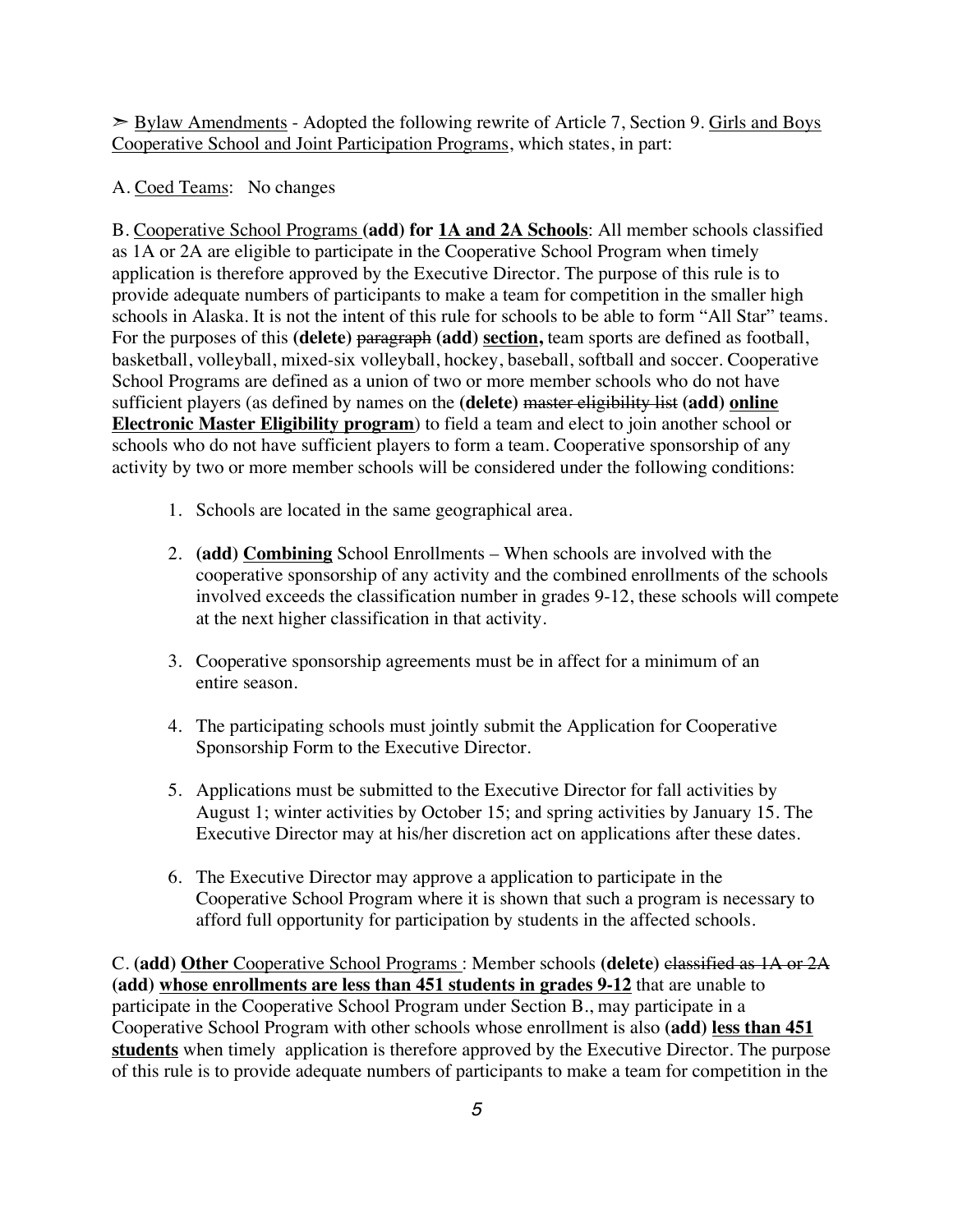smaller high schools in Alaska. It is not the intent of this rule for schools to be able to form "All Star" teams. Applications will be considered under the following provisions:

 $1 - 8$ . No changes

D. **(delete)** Small Schools Unable to Participate in Cooperative Programs: **(add) Joint Participation Program for 1A and 2A Schools:** If a member school classified as 1A or 2A is unable to field a team and is also unable to participate in a cooperative program with another 1A or 2A member school, it may petition the Executive Director for permission for its students to participate on another 1A or 2A member school's team in the same geographical area. **(add) In this section, schools must follow the six (6) conditions previously stated in Section B. above. The school enrollments will not be combined in determining the team's classification under the Joint Participation.**

(Carried)

 $\geq$  Bylaw Amendments - Adopted the following amendment to Article 2, Section 3, Self-Reporting of Violations, which states, in part:

"C. Self-Reporting: A member school shall report its own violations for any infraction of the Bylaws or **(delete) rules (add) policies**. Some degree of leniency, including waiver of minimum mandatory **(add) financial and other** penalties, may be made in selfreporting cases since the majority of such infractions may not otherwise come to light. **(add) Game or contest forfeitures as stated in Article 12, Section 1, shall not be waived in cases of self-reporting**…"

(Carried)

 $\triangleright$  Bylaw Amendments - Adopted the following amendments to Article 12, Section 2, D. Use of Junior High-Middle School Students which states, in part:

3. 8<sup>th</sup> Grade Student Participation Authority:

Notwithstanding any provisions or restrictions of the Association's Bylaws, Policies or past practices, the Board of Directors has determined that under certain conditions, students enrolled in the  $8<sup>th</sup>$  grade of a member school or district, may be granted eligibility to participate as members of a high school basketball, volleyball, mixed-six volleyball team and/or Student Government, when an annual request is submitted in writing to ASAA by the district superintendent. This request must verify that the high school described above is a member school and that there were **(delete) twenty (20) (add) thirty (30)** or fewer students, or **(delete) ten (10) (add) fifteen (15)** or fewer students per gender, enrolled in grades 9-12 during the previous year's October student count as reported to the Department of Education and Early Development (DEED). If the current school year's enrollment count is lower than the previous year's, it may substitute as the official count for purposes of this section…"

(Carried)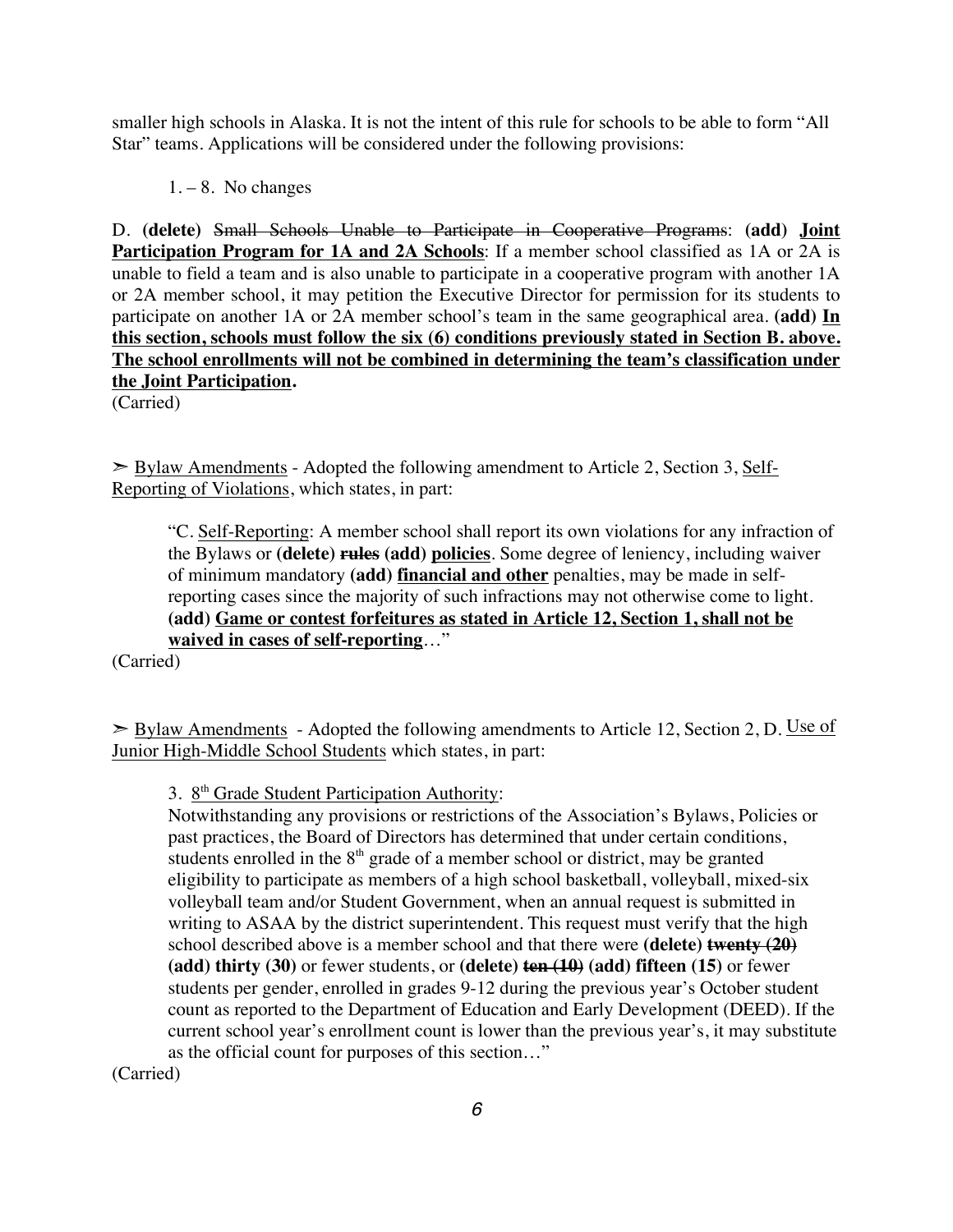$\geq$  Policy Amendments - Adopted the following amendments to General Policy 2., Classification, which states, in part:

…If a school's enrollment for grades 9-12 for the previous school year is higher than **(delete) twenty (20)** (add) **thirty (30)** students due to enrolled, ineligible  $5<sup>th</sup>$  year seniors, as verified by the superintendent, and if the school would otherwise qualify to have  $8<sup>th</sup>$  grade students participate under Article 12, Section 2.D., (Use of Junior High or Middle School Students), the superintendent may request that the ineligible  $5<sup>th</sup>$  year seniors not be included in the total number enrollment for the purposes of this section." (Carried)

 $\geq$  Bylaw Amendments - Adopted the following amendments to Article 7, Sanctioned Activities, which state, in part:

**(add) new Section 2, which will read as follows**:

#### **Section 2 Compliance with Section 504 of the Rehabilitation Act of 1973**

- **A. The Association will comply with the provisions of Section 504 of the Rehabilitation Act of 1973 (29 USC §794 (a) and (b)), and all amendments thereto. No student shall, on the basis of a disability as defined in Section 504 and regulations thereunder, be denied an opportunity to benefit from participation in or otherwise be discriminated against in any activities regulated by the Association. This does not mean that a disabled student must be allowed to participate in any selective or competitive activity, but that the selection or competition criteria not be discriminatory on the basis of a disability.**
- **B. The Association's eligibility rules shall not operate, on the basis of disability, to render a student ineligible to participate, or to limit the eligibility of a student to participate in any activities regulated by the Association.**

(Carried)

 $\triangleright$  Bylaw Amendments - Adopted the following amendments to Article 13, Section 5(5) Factors to Be Considered in Determining Whether a Hardship Exists, which states, in part:

**(add) g. Whether the student has a disability as defined in Section 504 of the Rehabilitation Act of 1973, regulations thereunder, and any amendments thereto; and whether the student's disability affected the student's ability to meet eligibility rule requirements.**

(Carried)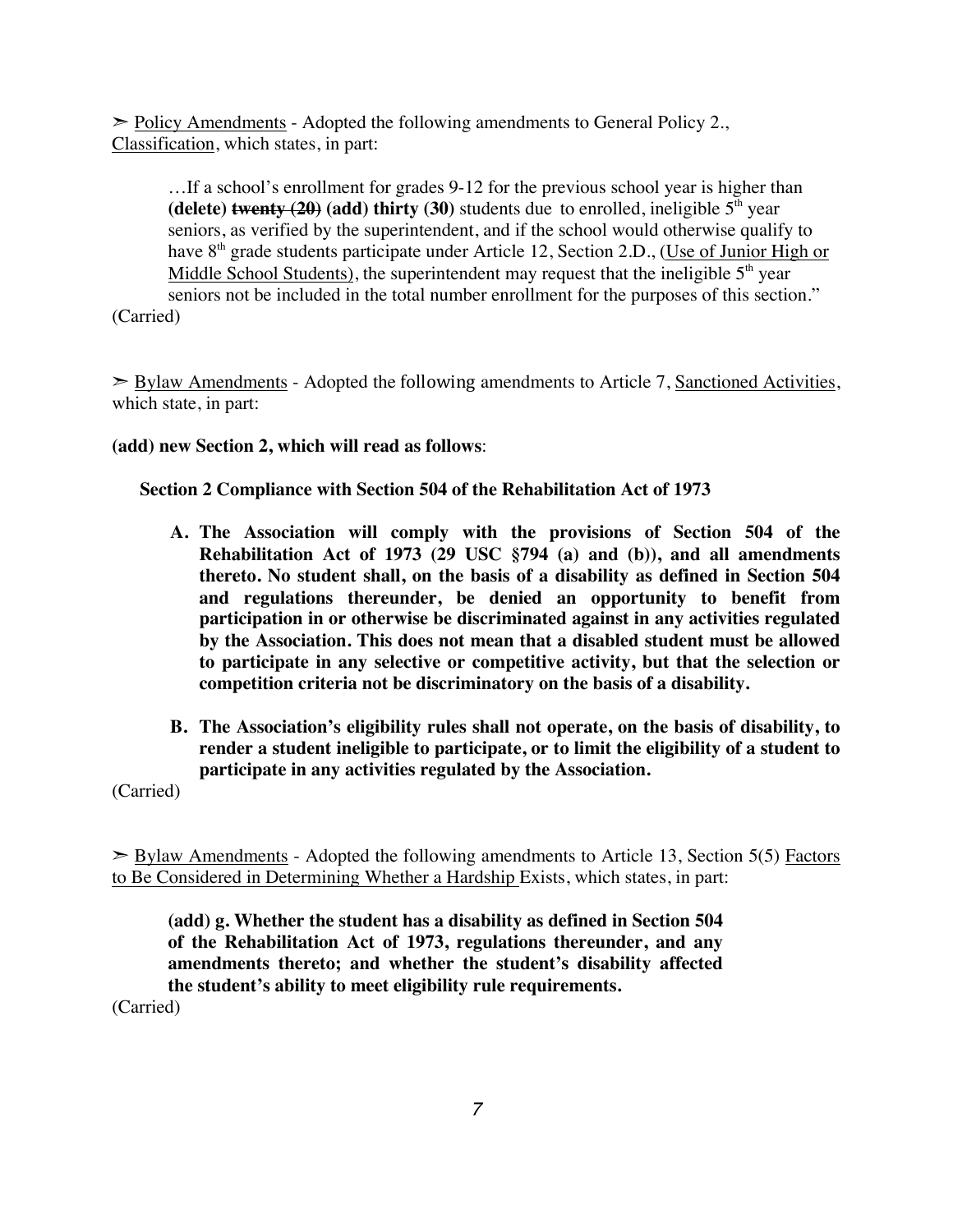$\geq$  Bylaw Amendments - Adopted the following amendments to Article 12, Section 2, Participation Rules, which state, in part:

A student is eligible to participate in the interscholastic activities of only one member school per year, except as provided under the Transfer/Residency Rule (Section 9). That school shall be considered the School of Eligibility. A student who is simultaneously enrolled at more than one member school and who wishes to be eligible to participate in the interscholastic activities of one of those schools, must designate that school as the School of Eligibility. The School of Eligibility must ensure that the student meets all eligibility requirements before being permitted to participate.

A. To be eligible during a school semester for participation in interscholastic activities, a student must meet these criteria:

 1. Be properly registered in a 9-12 or 10-12 high school program or any combination thereof, in the member school where the student will participate or where authorized by a member district, be enrolled in the member district's non-member school or program (including district correspondence), when such district is paying the student surcharge for that student or, in the case of students attending alternative education programs, be registered with their School of Eligibility, as described below

#### 2. No changes

3. Students enrolled in an alternative education program, as defined in Article 1, Section 8 herein, are eligible to participate in the interscholastic activities of only one member school per year, except as provided under the Transfer/Residency Rule (Article 12, Section 9). That school shall be considered the School of Eligibility. The School of Eligibility shall be the public school (1) that, based on the residence of the parent or legal guardian, the student would be eligible to attend were the student not enrolled in an alternative education program; or (2) at which the student requests to participate, if (A) the student shows good cause, as determined by the governing body of the Public School the student would be eligible to attend were the student not enrolled in an alternative education program and (B) the governing body of the school in which the student seeks to participate in interscholastic activities approves**; (add) or a private or religious school that the student would be eligible to attend were the student not enrolled in an alternative education program; and at which the student requests to participate; and if the administrator of the school**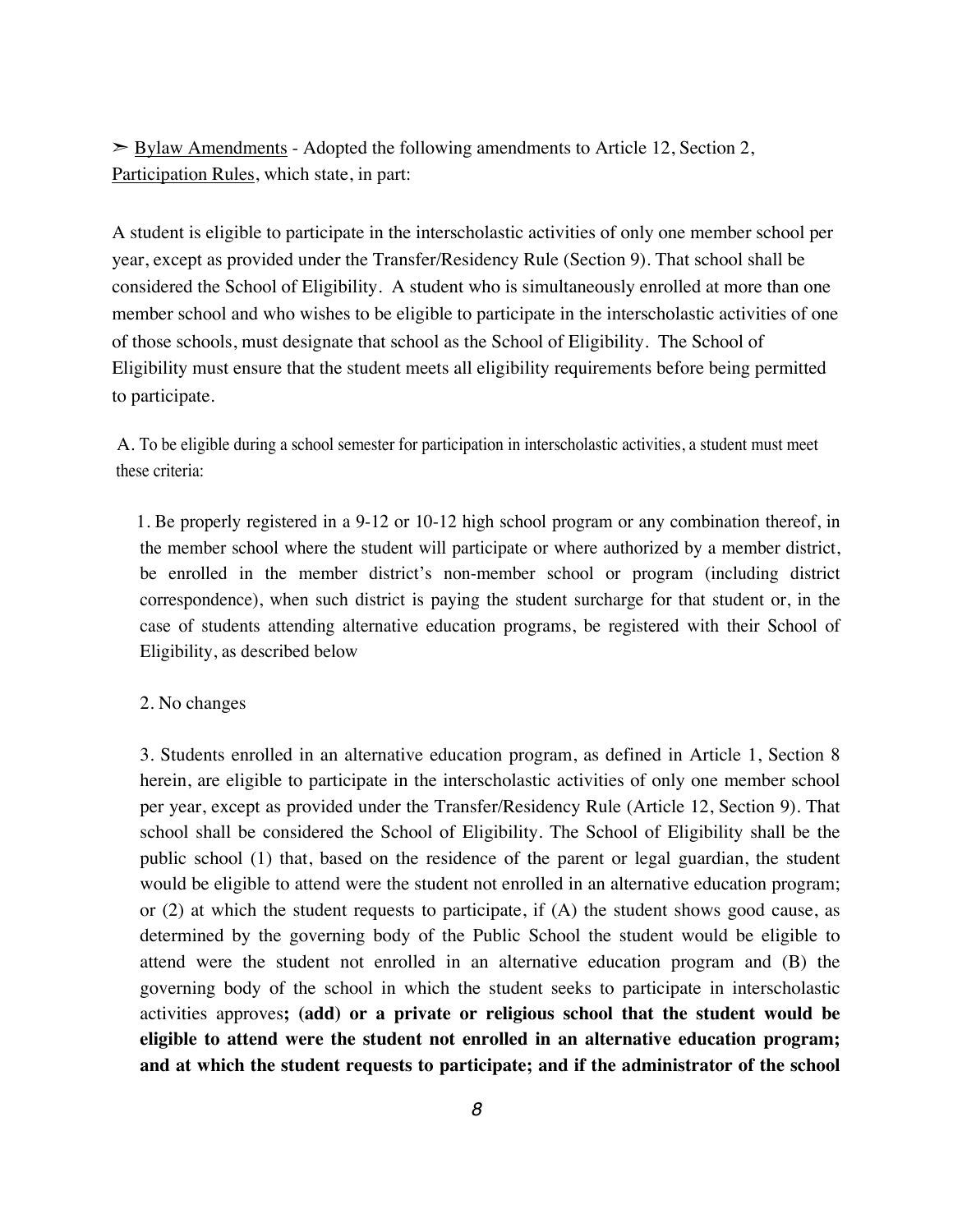**approves.** The School of Eligibility must ensure that the alternative education program student meets all eligibility requirements before being permitted to participate. Alternative education program students who request to participate in the interscholastic activity program of a member public school or district must be properly registered for participation in interscholastic activities with the member school district or School of Eligibility. School**s** (districts) may require that alternative education program students who request to participate in interscholastic activities at one of its member schools, pre-register either prior to the beginning of the school year, prior to the beginning of a sport or activity season which begins before school starts, or upon moving into the district's boundary.

#### C. Alternative Education Programs

A student in grades 9-12 in an "alternative education program" as defined in Article 1, Section 8, is eligible to participate in interscholastic activities at a member public, **(add) private or religious** school, as follows:

Students enrolled in an alternative education program, may participate in interscholastic activities when such participation is sanctioned or supported by this Association; is conducted outside of the regular school curriculum; and does not involve participation in student government at a school. Such students need not be enrolled in the member public, **(add) private or religious** school in which they participate in interscholastic activity, except that

- 1. In order to participate in the All-State Music and Solo and Ensemble Music Festivals, such students must be enrolled in a corresponding music class at their School of Eligibility, at which they may be selected for participation through a competitive audition process, and,
- 2. In order to participate in the All-State Art Competition or in the World Language Declamation Festival, such students must be enrolled in a corresponding class at their School of Eligibility.
- 3. ASAA may waive the requirement for students enrolled in alternative education programs or in the event that the individual school of eligibility does not offer Music, Art or World Language classes.

Nothing in these bylaws precludes a school or school district from imposing additional eligibility rules upon alternative education program students that are reasonable, prudent and not in conflict with these bylaws or AS 14.30.365.

Nothing in these Bylaws or in Association policies prohibits a member school or district from adopting a "fair share" policy as to the equitable charging of fees to alternative education program students who participate in the member school's or district's interscholastic activities.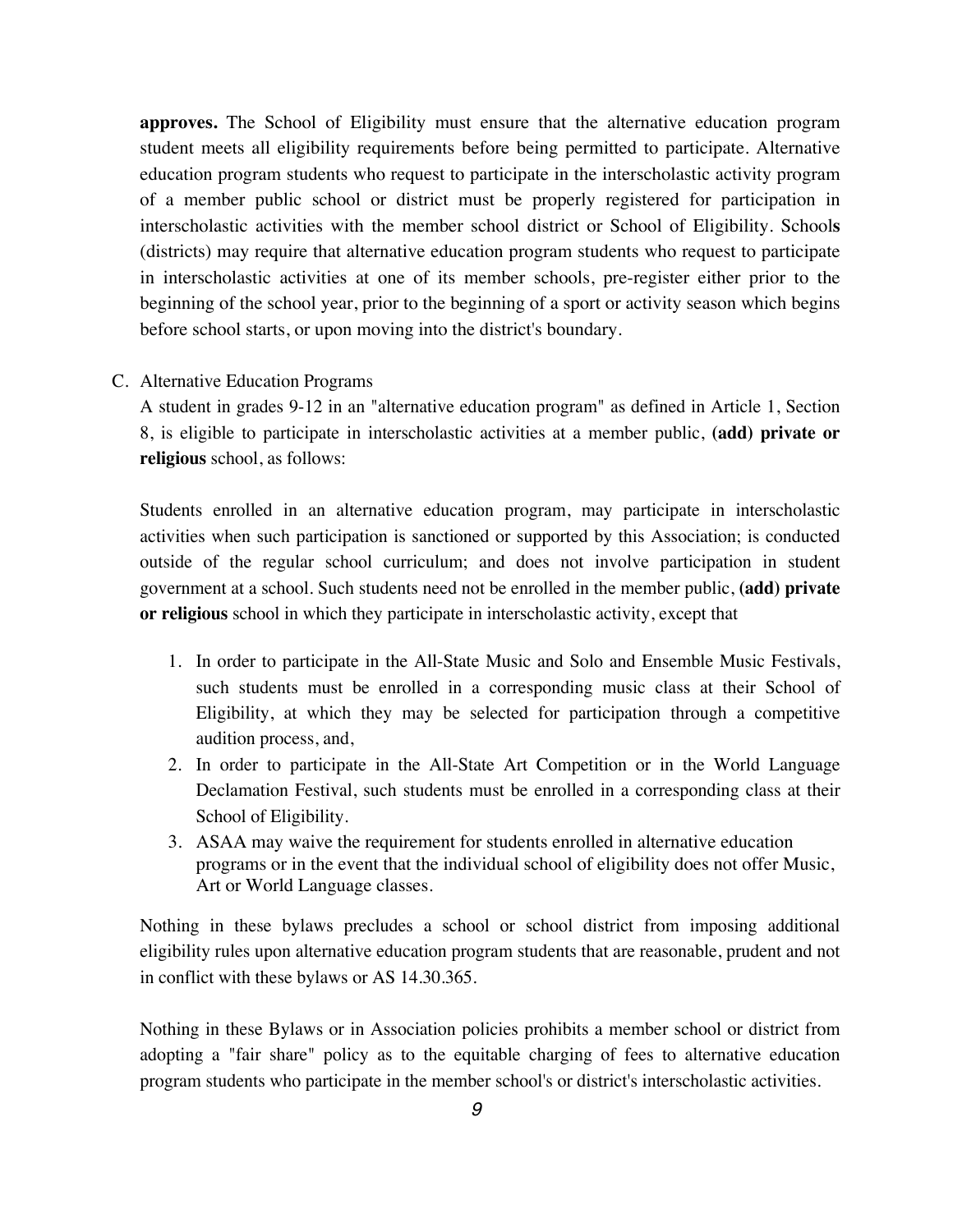A student who attends an alternative education program and who participates in interscholastic activities at a member public, **(add) private or religious** school establishes residency at such school upon participating in interscholastic activity there.

Alternative education program students who participate in a member school's interscholastic activity program under AS 14.30.365 will be added to the school's October count to determine a school's eligibility to use 8th grade students, beginning in 2014-15.

➣ Personnel Action: Accepted the resignation of Executive Director, Gary Matthews, effective July 2, 2014. A search committee was appointed and a hiring process was agreed upon.

 $\geq$  Future Meetings: The board set the time and date for the special teleconference board meeting, May 22 at 9:00 a.m. A number of items are slated for action including adoption of the 2013-14 operating budget.

(Carried)

The board set the date and location for the Spring 2014 board meeting, April 27-29 in King Salmon.

(Carried)

**Reports** The BOD heard the following reports:

- Board Members
- State Tournaments
- Finance Committee
- Student Government
- Officials/Coaches/WPI
- Marketing
- Play for Keeps, Win for Life
- Technology
- Sports Medicine Advisory Committee (SMAC), Concussions
- Executive Director

**Public Comments** There were no public comments.

**Workshop Items** Held a workshop on Association finances/budget planning.

**Student Eligibility Hearing** No hearing was requested.

**Tabled Items** Moved the following items to the discussion or action agenda –

- 1. SMAC Recommendation
- 2. Gymnastics Season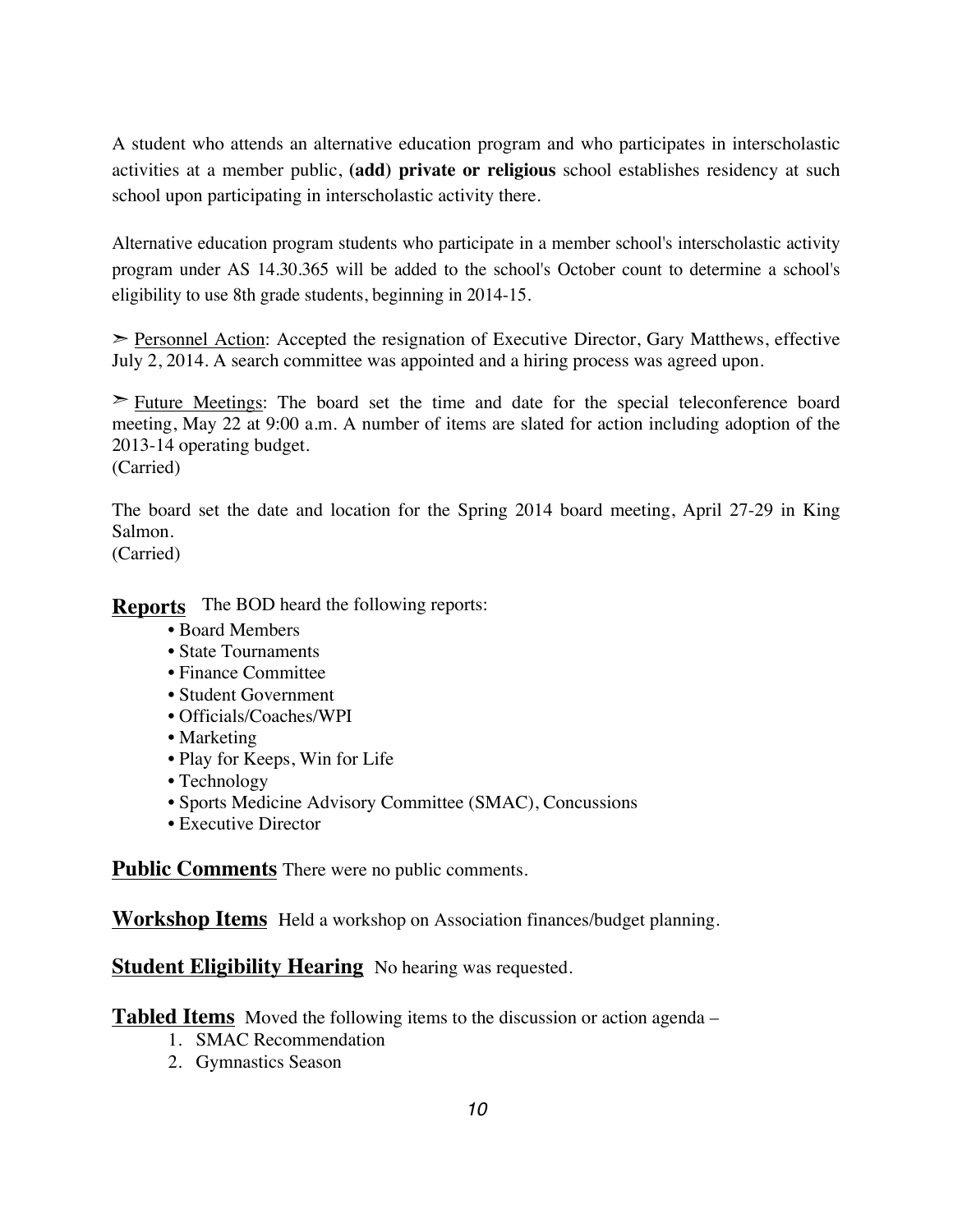**Discussion Items** The BOD discussed the following items:

➣ Coaches Education: Reviewed recommendations of the ad hoc Coaches Education Committee which proposes some changes to the program which was first adopted in 1999. The proposal was sent out to schools in late April for comment. This will be an action item during the special teleconference meeting on May 22.

 $\geq$  Media Sponsors: Heard an update on the ongoing negotiations to secure television and internet media sponsors for state championship events. It is anticipated that sponsorships will generate rights fees for ASAA.

➣ State Tournament Berths and Conferences in Individual Sports: Reviewed staff recommendations which propose some changes in some of the sports. The proposal was sent out to schools in late April for comment. This will be an action item during the October board meeting.

➣ Legislation: Heard a staff update on legislation that effects ASAA. Reviewed HB 189 which if passed, will will require school districts to address "hazing" within school policy.

Discussed SB 41 which amends SB119 (the homeschool bill) to include private and religious schools as potential schools of eligibility for students enrolled in "alternative education programs" as defined in AS 14.30.365. It also clarifies that home school programs do not have to be located entirely within the state. ASAA Bylaws have been amended to reflect these changes.

Discussed a Governor's bill which amends AS 47.17.020 to add athletic coaches to the list of those who must report to the State if they have a reasonable cause to suspect that a child has suffered harm as a result of child abuse or neglect.

➣ Legal Fees: Agreed to an increase in hourly fees by ASAA's legal counsel.

➣ Private School Classification/Recruiting: Discussed a concern from some schools in Region 1 that private schools have the opporutnity to recruit their students, can award fianancial aide, and therefore win a disproportionate number of championships in certain sports. Region 1 will continue to discuss this and may bring forth a proposal during the October board meeting.

➣ Letter of Concern from Petersburg High School: Reviewed and discussed a letter from Petersburg High School expressing unhappiness with the new classification system. Petersburg High School is a 3A school in Region 5, one of only 3 schools within its conference. Since Region 5 did not support the school's request to revise the classification system, the board took no action.

 $\geq$  Track and Field: Discussed a request brought forward by Region 3, to extend the track season so that the state tournament is two weeks later. This would require the shuffling of the state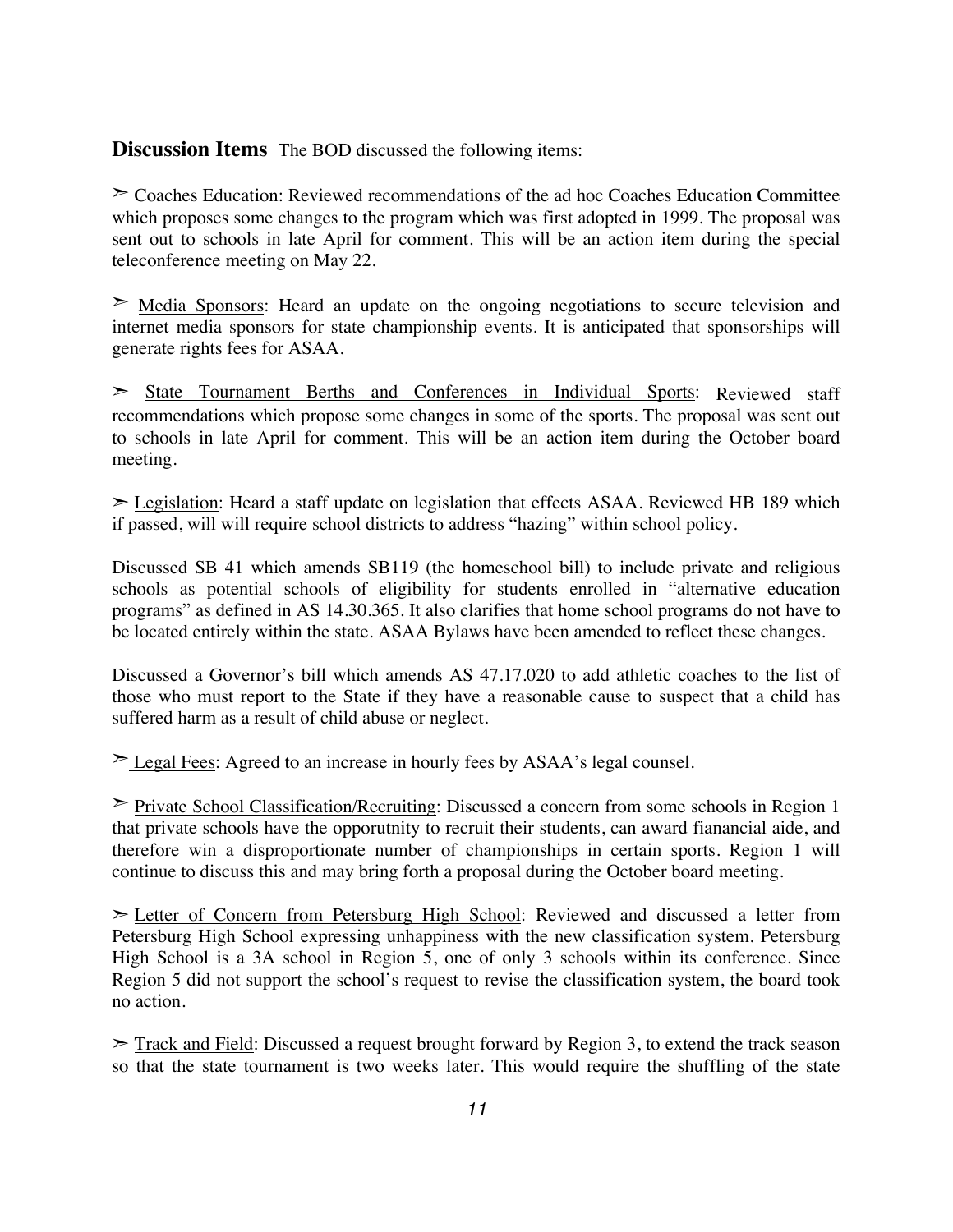tournament dates for soccer, baseball and softball. This will continue to be a discussion item during the October board meeting.

Heard an update on the Unified Sports teams which will participate at the state track and field championships.

Declined a Region 2 request to reconsider a previous board decision on the number of attempts in jumping and throwing during the 1A/2A/3A state championships.

➣ Football Playoffs: Reviewed a new playoff proposal from Large Schools. It was moved to an action item during the meeting.

 $\triangleright$  Wrestling: Moved to action the question of using the national TrackWresting software program to record season match results and seed wrestlers for the two state tournaments.

Discussed Region 1's request that wrestling practice begin on a Wednesday, instead of on the traditional Monday as in all sports seasons. This will receive further discussion during the October board meeting.

Discussed a proposal from Region 5 to sanction girls wrestling as a separate sport and to have a state tournament for girls. This will receive further discussion during the October board meeting.

 $\geq$  Hockey: The board once again discussed girls hockey in light of the Executive Director's ongoing recommendations but took no further action. Region 4 reiterated its position that it will discontinue girls hockey within the school district due to continued low participation numbers.

Recommendations – It is recommended that ASAA make the following changes to girls hockey, beginning in 2013-14.

1. ASAA sanction Girls Hockey as a separate sport. Girls who attend schools which have both girls and boys hockey teams would only be able to play on the the girls team (as in basketball, soccer, etc.) Girls who attend a school which has only boys hockey, may play on that team making it co-ed.

2. Modify the supplemental rules in that two windows for dual participation be adopted which apply to all girls teams. Girls who play on boys (co-ed) teams must follow the dual participation windows in effect for the boys teams.

3. Rename the girls teams to reflect that they are school teams.

4. Accept the fact that all the teams are cooperatives and that they will stay that way for the foreseeable future. Grant an indefinite waiver to the cooperative rule.

5. ASAA form one conference of all 6 girls teams in the state (4 - Anchorage, 1 - Mat-Su,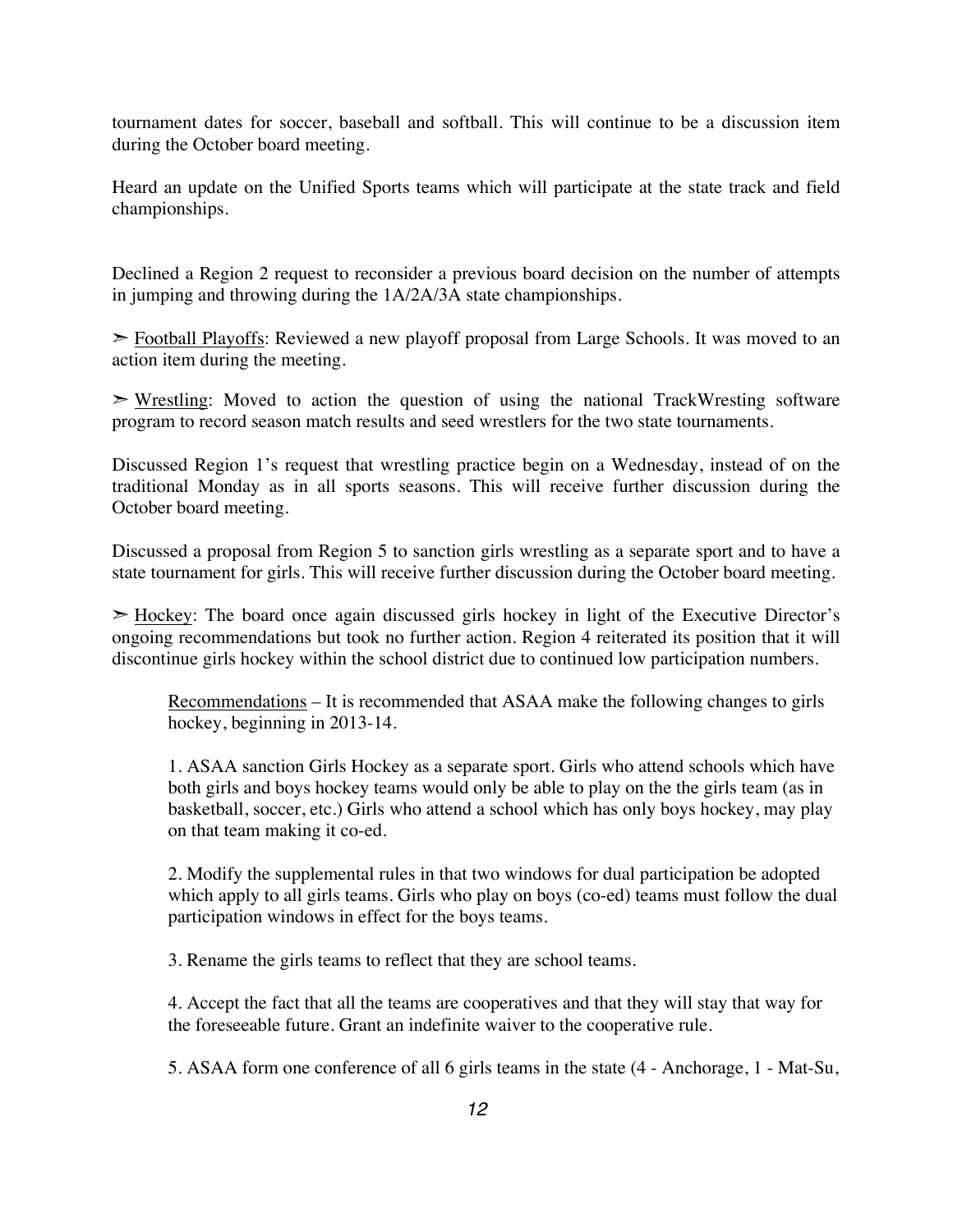and 1-Fairbanks). Any additional teams in the future would join this conference. Conference bylaws and a game schedule be adopted, and a conference commissioner be selected. Develop a conference playoff system leading up to a state championship game.

6. Consider Region 6's state tournament proposal.

7. Seek regional input on this proposal. If supported, adopt for 2013-14. If not, drop girls hockey as a separate sport.

➣ Special Olympics-Unified Sports: Heard an update from Special Olympics Alaska on the progress to date on developing Unified Sports teams at high schools in both 3 on 3 Basketball and Track and Field. There will be Track and Field competition during both regional and state tournaments this season.

Region 1 requested that the board consider sanctioning Unified 3 on 3 Basketball as a school sport and sponsoring a tournament in conjunction with the state basketball tournament. This will receive further discussion during the October board meeting.

 $\geq$  Gymnastics Season: Discussed a Region 6 request to establish a second season in the spring. This was moved to an action item.

➣ Mixed-Six Volleyball State Tournament and Berths: Discussed a staff proposal to adopt a 9 team state tournament format and cost analysis based on the growth of the sport in Region 2. This was moved to an action item.

➣Swimming and Diving: Discussed the potential of extending the state championships from 2 to 3 days in November 2013 due to facility restrictions at the pool in Juneau. This was placed in the action agenda under calendar amendments.

➣ Open Session for the Citizens of Cordova: Held an open session so that interested citizens could address the board.

➣ Boarding School Transfers: Discussed a proposal to revise how boarding school transfer waiver requests are administered. This will require more involvement by the principals of both the sending and receiving schools prior to the waiver being sent to the Association. There was general agreement that the new process should be piloted in 2013-14.

➣ State Tournament Officials Policy: Reviewed a revised state tournament officials policy reflecting some changes adopted by the board during the past two years. The proposal was sent out to schools in late April for comment. This will be an action item during the special teleconference meeting on May 22.

➣ Competitive Cheerleading Season Proposal: Discussed a Region 4 proposal to extend the season for hockey cheerleaders by one week so that they could compete in the Region competitive cheer championships. This was moved to an action item.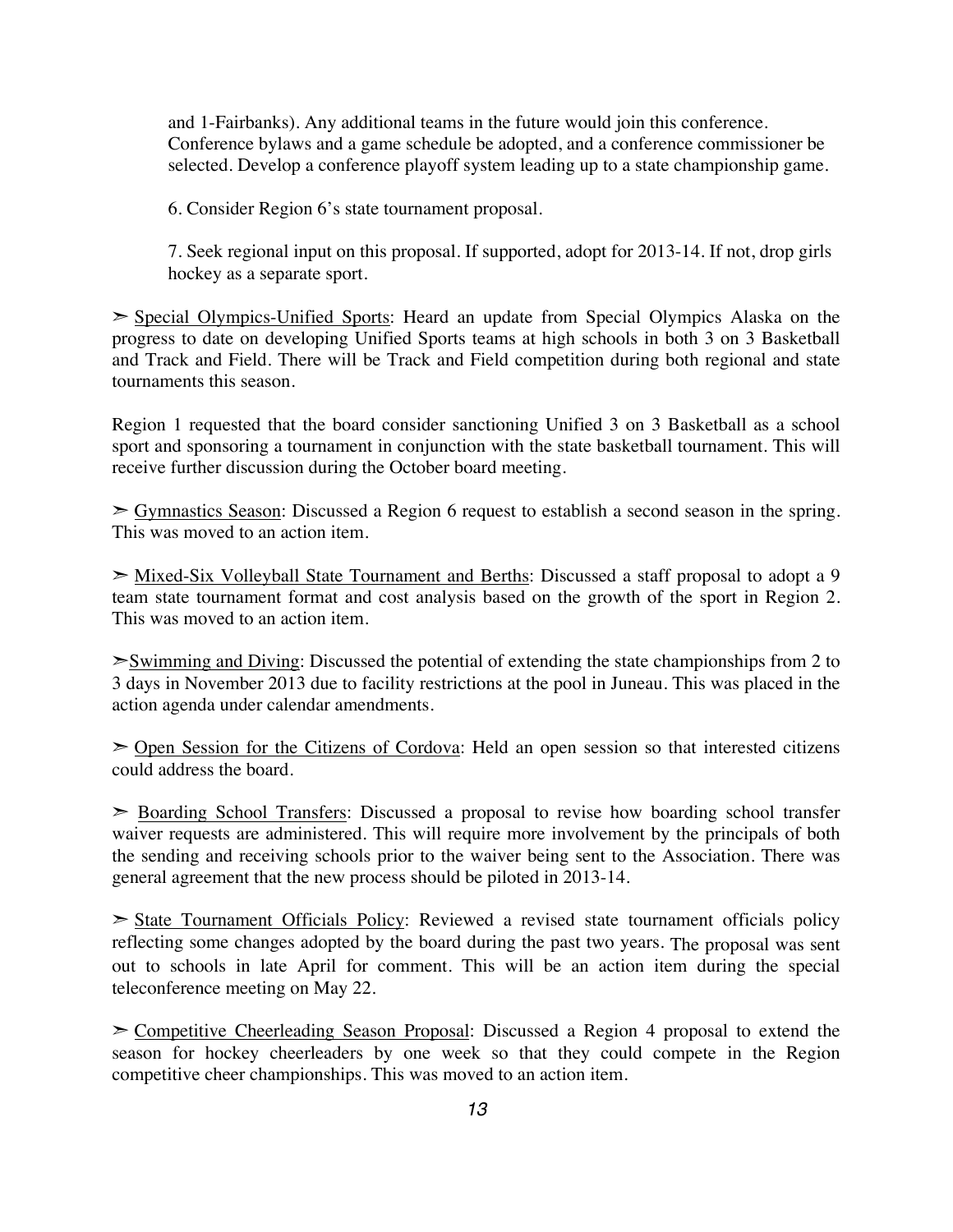➣ Softball State Tournament Berths and Time Limits: Region 3 proposed that the board eliminate the supplemental game time limit rule during the state tournaments. This will be a discussion item during the October meeting.

Region 3 also proposed that the board revise state tournament berths for the small schools state tournaments based on numbers of participating schools. This will be a discussion item during the October meeting.

 $\geq$  Basketball Out-of-Season Contact: This item was raised by Region 1 which agreed to develop a proposal for the October board meeting.

## **Items for Next Meeting –** May 22, 2013

Special Teleconference Meeting

## **Action**

- 1. Adoption of 2013-14 Operating Budget
- 2. Adoption of Amendments to Coaches Education Program
- 3. Approval of Media Sponsorships
- 4. Adoption of State Tournament Berths and Conferences in Individual Sports
- 5. Adoption of Revised State Tournament Officials Policy
- 6. Adoption of 2013-14 Board Goals
- 7. Reclassification of Schools

#### **Items for Fall Meeting –** October 6-7, 2013

University Springhill Suites, Anchorage

## **Tabled Items**

1.

## **Discussion**

- 1. Home School Eligibility Update
- 2. Private School Classification/Recruiting Region 1
- 3. Track and Field Season Extension Region 3
- 4. Special Olympics Unified Sports Report 3 on 3 Basketball
- 5. Wrestling
	- a. Beginning Day of Wrestling Practice Region 1
	- b. Girls Wrestling Region 5
- 6. Softball
	- a. Small School State Tournament Berths
	- b. State Tournament Game Time Limit
- 7. Article 12, Section 9. 16 Boarding School Transfer Rule
- 8. Recommendations Coaches Certification Ad Hoc Committee